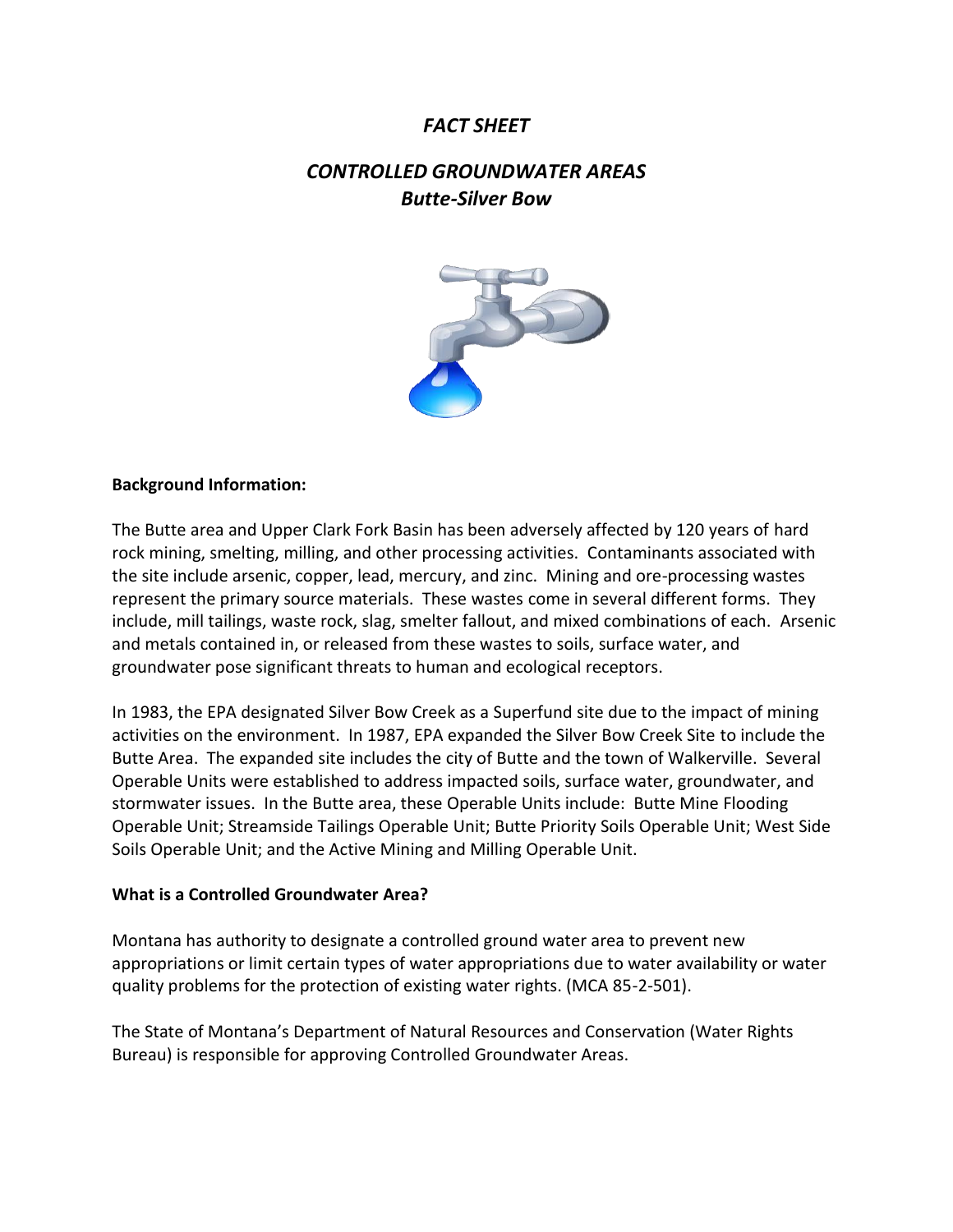# **Why may a Controlled Groundwater Area be needed?**

- Groundwater withdrawals in the area are greater than recharge of the aquifer.
- Excessive groundwater withdrawals are likely to occur in the near future.
- There are significant disputes regarding groundwater rights in the area.
- Groundwater levels or pressures in the area have been or are declining excessively.
- *Excessive groundwater withdrawals would cause contaminant migration.\**
- *Groundwater withdrawals are or will adversely affect groundwater migration\**
- *Water quality in the groundwater area is not suited for a specified beneficial use.\**

\* Controlled Groundwater Areas in Butte-Silver Bow.

#### **Why are Controlled Groundwater Areas necessary in Butte-Silver Bow?**

After more than 120 years of mining (including both underground and open pit mining), smelting, and associated ore processing activities, the groundwater in certain areas has been contaminated by heavy metals to the point where it cannot be used for beneficial use. This includes drinking water and irrigation wells in both the shallow (alluvial) and deep (bedrock) aquifers. Other mining related processes, including commercial plants that used organic materials to treat mine timbers for use in the underground mines, have impacted ground and surface water in these areas. In addition, the Old Landfill site has impacted the groundwater in the area where it was located. Although there are some areas where "pockets" of clean groundwater exist, controlled groundwater areas are necessary to protect public health and the environment.

# **Where are the Controlled Groundwater Areas located?**

Three (3) Controlled Groundwater Areas are currently in place within Butte-Silver Bow. These include:

- 1. Rocker Controlled Groundwater Area (1997): This site is located in and near the small community of Rocker which lies just west of the Butte urban area (approximately two miles). During the underground mining era, the Rocker Timber Framing and Treatment Plant constructed timbers for use in the underground mines. The timbers were treated with wood preservative chemicals containing arsenic and other organic chemicals. The plant was located within the floodplain of Silver Bow Creek. The process and disposal of the chemicals contaminated both surface and groundwater in the area.
- 2. Clark Tailings/Old Landfill Controlled Groundwater Area (1999): This site is located in the southwest quadrant of the Butte urban area and encompasses the Old Landfill site as well as the adjacent area where the Clark Smelter operated. Heavy metals from the Clark Smelter as well as contaminants from the Old Landfill site contaminated groundwater in the area.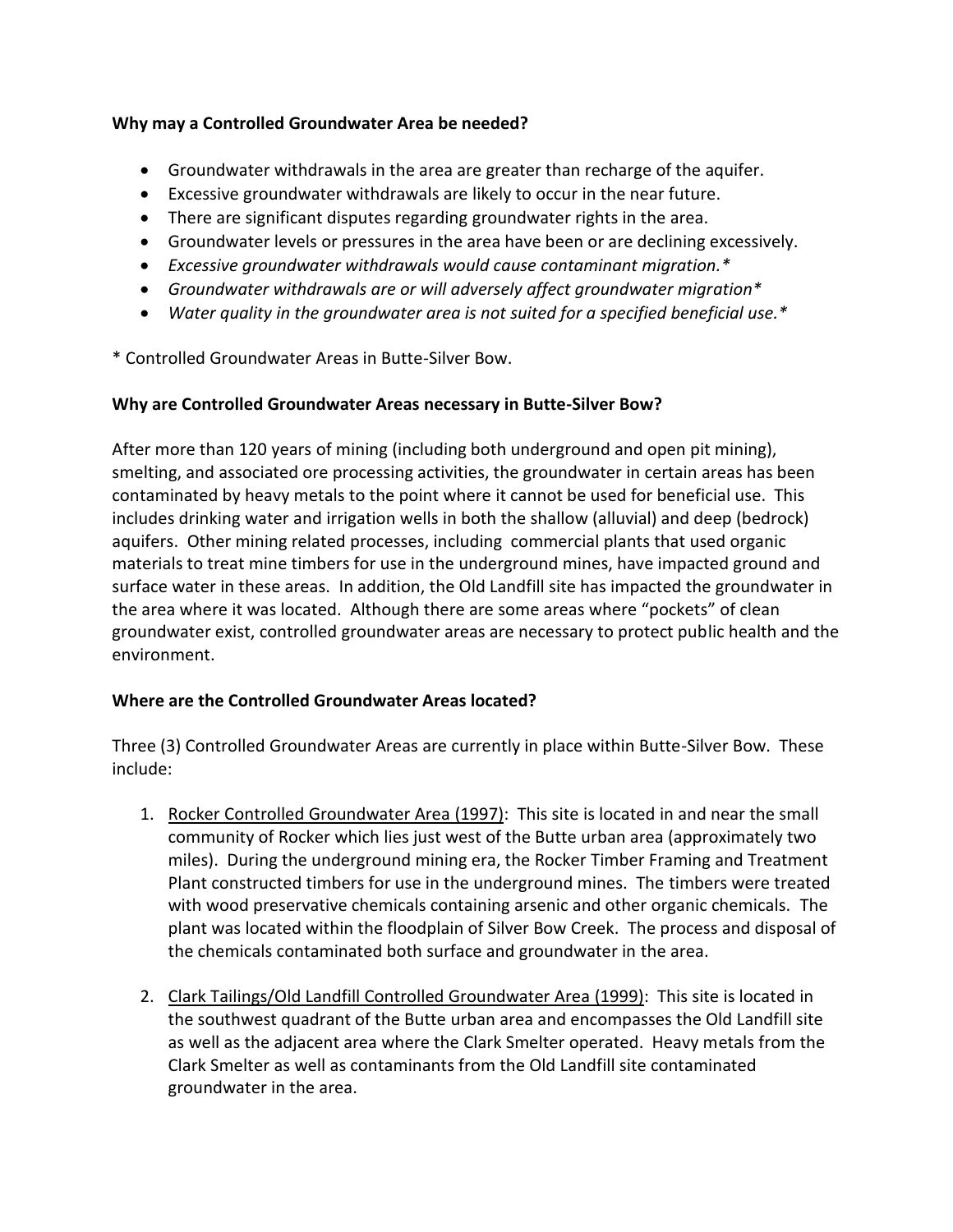3. Butte Alluvial/Bedrock Controlled Groundwater Area (2009): This is the largest controlled groundwater area in Butte. The site encompasses the Superfund Operable Unit known as the Butte Priority Soils Operable Unit (BPSOU). This designated area was largely impacted by mining activities on the Butte hill. Both the alluvial and bedrock aquifers are contaminated with heavy metals and other identified contaminants.

This area also includes the Montana Pole and Treating Plant Site which was also a former wood treating facility which used organic compounds, including pentachlorophenol, as wood preservatives when treating mine timbers used in the underground mines.

### **What controls are in place to complement Controlled Groundwater Areas?**

The Butte-Silver Bow Municipal Water System services the vast majority of the area encompassed by the Controlled Groundwater Areas. Therefore, in most cases, drinking water wells are not needed for potable water use. In addition, an Ordinance was passed in 1992 by the Butte-Silver Bow Council of Commissioners prohibiting the construction of new drinking water wells if the property is within 300 feet of the municipal water system.

# **What happens if there is an existing drinking water well located on a property within the boundaries of a Controlled Groundwater Area and is currently being used?**

These wells would have been constructed prior to 1992. If this is the case, the Butte-Silver Bow Water Quality District, upon request by the property owner, will make arrangements to have the well water tested for heavy metals or other identified contaminants to ensure the water is safe to drink. To date, a small number of drinking water wells have been identified in these Controlled Groundwater Areas. Testing has been done on these wells and they have been found to be in compliance with drinking water standards for heavy metals and other identified contaminants. Annual testing will be made available at no cost to these well owners, or any other identified drinking water wells, located within Controlled Groundwater Areas.

# **What happens when a drinking water well is identified in a Controlled Groundwater Area and testing shows the well does** *not* **meet drinking water standards?**

The well will be re-tested. If these results show the well does **not** meet drinking water standards, an alternative water supply will be evaluated to determine the best way to provide drinking water to the property. This may include bottled water; a water treatment/filtration unit; or providing access to the municipal water system.